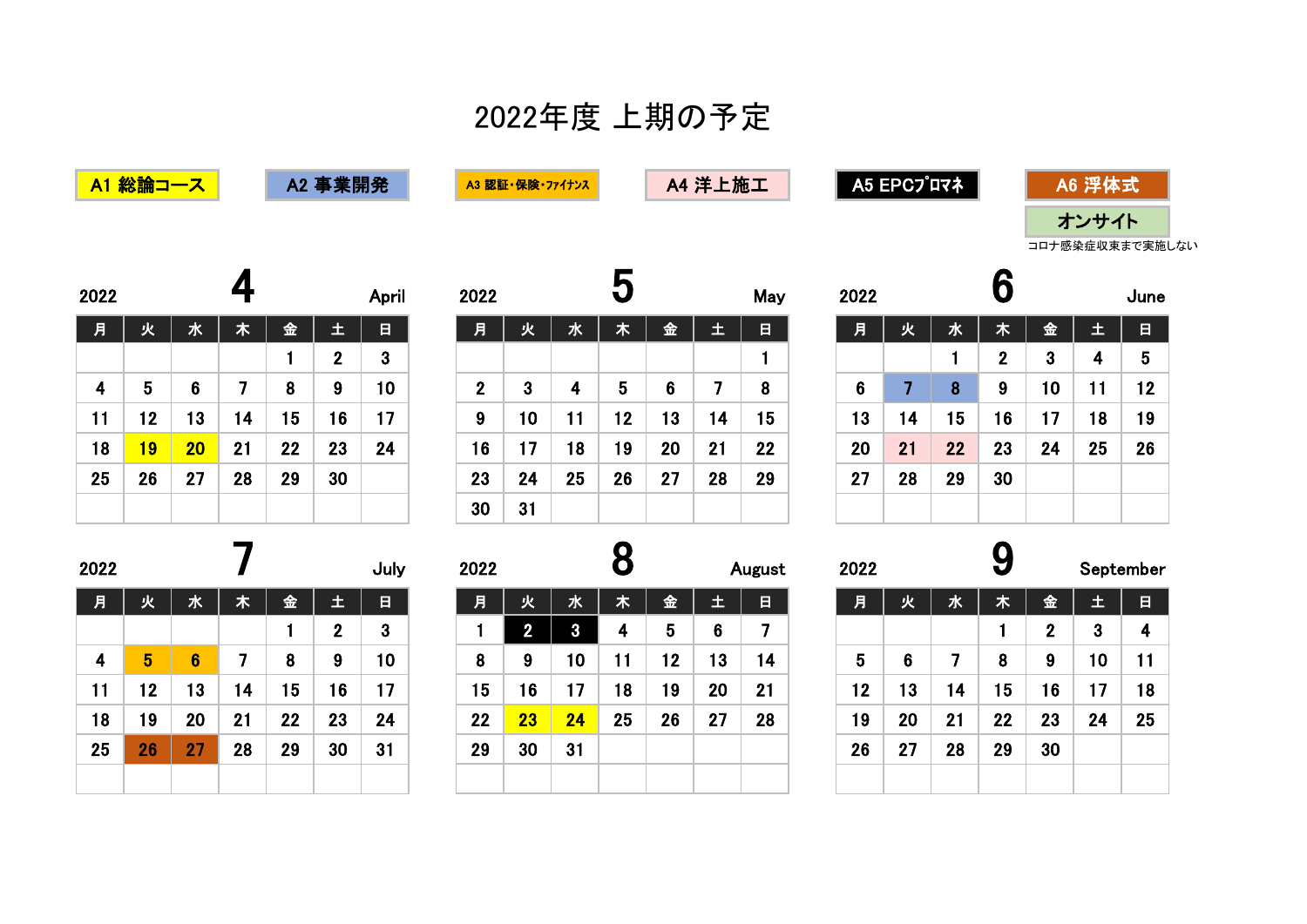## 2022年度 下期の予定

<mark>A1 総論コース ねる 事業開発 インタンス A3 認証・保険・ファイナンス インタンスタンスタンスト あエイ A5 EPCプロマネ</mark>

| A6 浮 <i>位</i> |  |
|---------------|--|
| オンサイト         |  |

コロナ感染症収束まで実施しない

| 2022         |    |    |                |    |    | October          | 2022 |           |                  |    |                         |    | November        |
|--------------|----|----|----------------|----|----|------------------|------|-----------|------------------|----|-------------------------|----|-----------------|
| 月            | 火  | 水  | 木              | 金  | 王  | 日                | 月    | 火         | 水                | 木  | 金                       | 土  | $\blacksquare$  |
|              |    |    |                |    |    | $\boldsymbol{2}$ |      |           | $\boldsymbol{2}$ | 3  | $\overline{\mathbf{4}}$ | 5  | $6\phantom{1}6$ |
| $\mathbf{3}$ | 4  | 5  | $6\phantom{1}$ | 7  | 8  | 9                | 7    | 8         | 9                | 10 | 11                      | 12 | 13              |
| 10           | 11 | 12 | 13             | 14 | 15 | 16               | 14   | 15        | 16               | 17 | 18                      | 19 | 20              |
| 17           | 18 | 19 | 20             | 21 | 22 | 23               | 21   | 22        | 23               | 24 | 25                      | 26 | 27              |
| 24           | 25 | 26 | 27             | 28 | 29 | 30               | 28   | <b>29</b> | 30               |    |                         |    |                 |
| 31           |    |    |                |    |    |                  |      |           |                  |    |                         |    |                 |

| 2023             |    |    |    | January |    |    |  |  |
|------------------|----|----|----|---------|----|----|--|--|
| 月                | 火  | 水  | 木  | 金       | 土  | 日  |  |  |
|                  |    |    |    |         |    | 1  |  |  |
| $\boldsymbol{2}$ | 3  | 4  | 5  | 6       | 7  | 8  |  |  |
| 9                | 10 | 11 | 12 | 13      | 14 | 15 |  |  |
| 16               | 17 | 18 | 19 | 20      | 21 | 22 |  |  |
| 23               | 24 | 25 | 26 | 27      | 28 | 29 |  |  |
| 30               | 31 |    |    |         |    |    |  |  |

| 022          |    |    |    |    |    | October        | 2022 |    |                 |    |    |    | November | 2022 |    |    |    |    | Decembe |                |
|--------------|----|----|----|----|----|----------------|------|----|-----------------|----|----|----|----------|------|----|----|----|----|---------|----------------|
| 月            | 火  | 水  | 木  | 金  | 土  | 日              | 月    | 火  | 水               | 木  | 金  | 土  | 日        | 月    | 火  | 水  | 木  | 金  |         | $\blacksquare$ |
|              |    |    |    |    |    | $\overline{2}$ |      |    | ŋ.              | 3  | 4  | 5  | 6        |      |    |    |    | ŋ  | -O      | 4              |
| $\mathbf{3}$ | 4  | 5  | 6  |    | 8  | 9              |      | 8  | 9               | 10 | 11 | 12 | 13       | 5    | 6  |    | 8  | 9  | 10      | 11             |
| 10           | 11 | 12 | 13 | 4  | 15 | 16             | 14   | 15 | 16              | 17 | 18 | 19 | 20       | 12   | 13 | 14 | 15 | 16 | 7       | 18             |
| 17           | 18 | 19 | 20 | 21 | 22 | 23             | 21   | 22 | 23              | 24 | 25 | 26 | 27       | 19   | 20 | 21 | 22 | 23 | 24      | 25             |
| 24           | 25 | 26 | 27 | 28 | 29 | 30             | 28   | 29 | 30 <sub>o</sub> |    |    |    |          | 26   | 27 | 28 | 29 | 30 | 31      |                |
| 31           |    |    |    |    |    |                |      |    |                 |    |    |    |          |      |    |    |    |    |         |                |

| 2023         |                 |    |    |    |    | January | 2023 |    |                         |             |    |     | February        | 2023 |    |    |             |    |    | March |
|--------------|-----------------|----|----|----|----|---------|------|----|-------------------------|-------------|----|-----|-----------------|------|----|----|-------------|----|----|-------|
| 月            | 火               | 水  | 木  | 金  | 土  | 目       | 月    | 火  | 水                       | 木           | 金  | 52, | 日               | 月    | 火  | 水  | 木           | 金  | 土  | 日     |
|              |                 |    |    |    |    |         |      |    |                         | $\mathbf 2$ | 3  | 4   | $5\phantom{.0}$ |      |    |    | $\mathbf 2$ | 3  | 4  | 5     |
| $\mathbf{2}$ | 3               | 4  | 5  | 6  |    | 8       | 6    |    | $\overline{\mathbf{8}}$ | 9           | 10 | 11  | 12              | 6    |    | 8  | 9           | 10 | 11 | 12    |
| 9            | 10 <sup>1</sup> |    | 12 | 13 | 14 | 15      | 13   | 14 | 15                      | 16          | 17 | 18  | 19              | 13   | 14 | 15 | 16          | 17 | 18 | 19    |
| 16           | 17              | 18 | 19 | 20 | 21 | 22      | 20   | 21 | 22                      | 23          | 24 | 25  | 26              | 20   | 21 | 22 | 23          | 24 | 25 | 26    |
| 23           | 24              | 25 | 26 | 27 | 28 | 29      | 27   | 28 |                         |             |    |     |                 | 27   | 28 | 29 | 30          | 31 |    |       |
| 30           | 31              |    |    |    |    |         |      |    |                         |             |    |     |                 |      |    |    |             |    |    |       |

| 2022 |    |    | $\mathbf 2$ |                  |              | <b>December</b> |
|------|----|----|-------------|------------------|--------------|-----------------|
| 月    | 火  | 水  | 木           | 金                | 土            | 日               |
|      |    |    | 1           | $\boldsymbol{2}$ | $\mathbf{3}$ | 4               |
| 5    | 6  | 7  | 8           | 9                | 10           | 11              |
| 12   | 13 | 14 | 15          | 16               | 17           | 18              |
| 19   | 20 | 21 | 22          | 23               | 24           | 25              |
| 26   | 27 | 28 | 29          | 30               | 31           |                 |
|      |    |    |             |                  |              |                 |

| 2023 |    |    | J            |    |    | March |
|------|----|----|--------------|----|----|-------|
| 月    | 火  | 水  | 木            | 金  | 土  | 日     |
|      |    | 1  | $\mathbf{2}$ | 3  | 4  | 5     |
| 6    | 7  | 8  | 9            | 10 | 11 | 12    |
| 13   | 14 | 15 | 16           | 17 | 18 | 19    |
| 20   | 21 | 22 | 23           | 24 | 25 | 26    |
| 27   | 28 | 29 | 30           | 31 |    |       |
|      |    |    |              |    |    |       |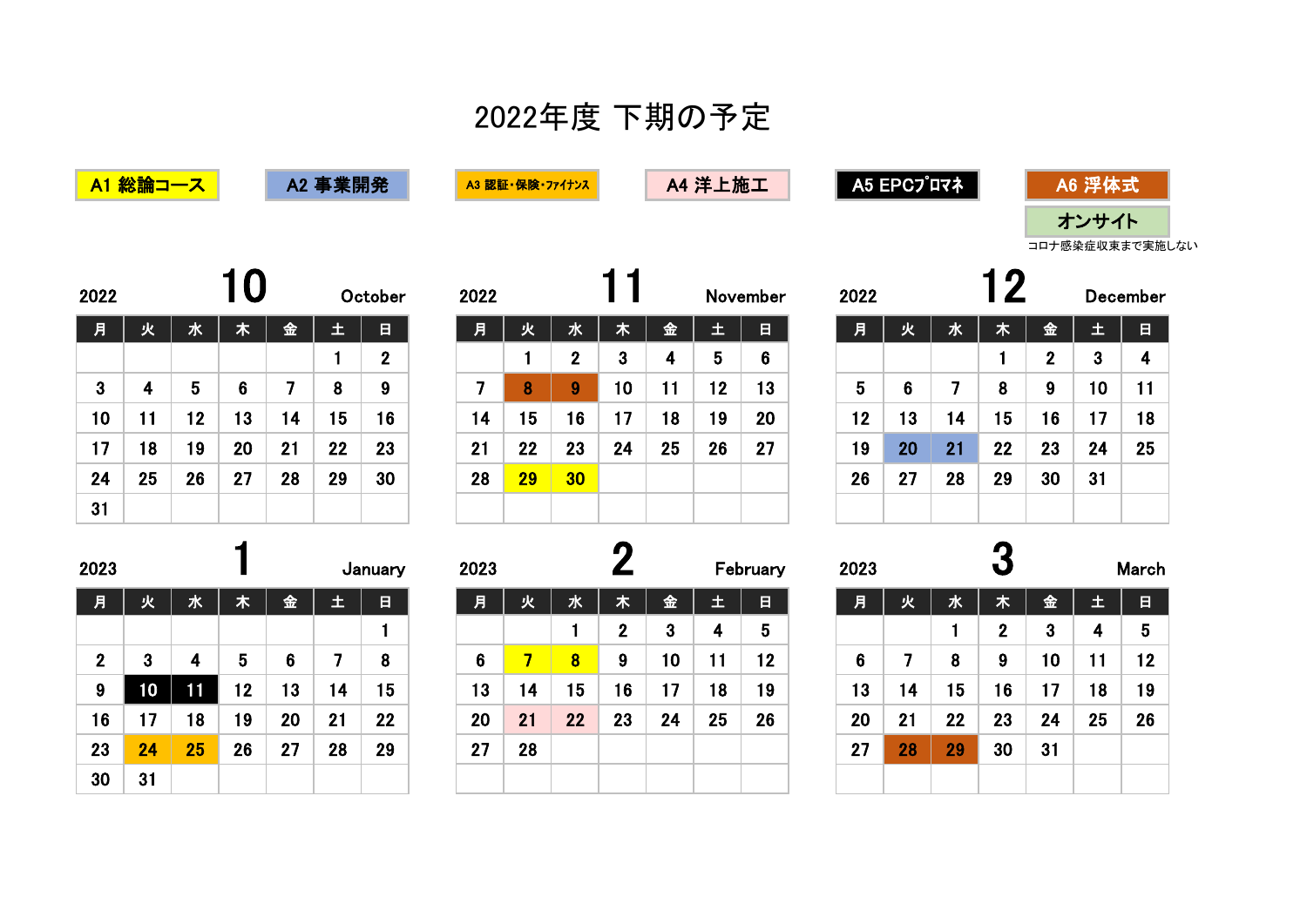## First half of Fiscal Year 2022

|                         | A1 Offshore Wind<br><b>Introduction</b> |                 |                |     | A2 Projetct<br>Development |                 |                  | A3 Certification,<br><b>Insurance and Finance</b> |              |                 |                | A4 Offshore<br><b>Installation</b> |                |                | A5 EPC Project<br>Management |                |             |                | <b>A6 Floating</b><br><b>Offshore Wind</b> |                         |
|-------------------------|-----------------------------------------|-----------------|----------------|-----|----------------------------|-----------------|------------------|---------------------------------------------------|--------------|-----------------|----------------|------------------------------------|----------------|----------------|------------------------------|----------------|-------------|----------------|--------------------------------------------|-------------------------|
|                         |                                         |                 |                |     |                            |                 |                  |                                                   |              |                 |                |                                    |                |                |                              |                |             |                | On-Site<br>(halt)                          |                         |
| 2022                    |                                         |                 | 4              |     |                            | April           | 2022             |                                                   |              | 5               |                |                                    | May            | 2022           |                              |                | 6           |                |                                            | June                    |
| Mon                     | Tue                                     | Wed             | <b>Thu</b>     | Fri | Sat                        | Sun             | Mon              | Tue                                               | Wed          | <b>Thu</b>      | Fri            | Sat                                | Sun            | Mon            | Tue                          | Wed            | Thu         | Fri            | Sat                                        | Sun                     |
|                         |                                         |                 |                | 1   | $\mathbf{2}$               | $3\phantom{a}$  |                  |                                                   |              |                 |                |                                    | 1              |                |                              | $\mathbf{1}$   | $\mathbf 2$ | $\mathbf{3}$   | 4                                          | $5\phantom{.0}$         |
| 4                       | 5                                       | $6\phantom{1}$  | $\overline{7}$ | 8   | 9                          | 10 <sup>°</sup> | $\boldsymbol{2}$ | $\mathbf{3}$                                      | 4            | $5\phantom{.0}$ | $6\phantom{1}$ | $\overline{7}$                     | 8              | $6\phantom{1}$ | $\overline{7}$               | 8              | 9           | 10             | 11                                         | 12 <sub>2</sub>         |
| 11                      | 12                                      | 13              | 14             | 15  | 16                         | 17              | 9                | 10 <sup>°</sup>                                   | 11           | 12              | 13             | 14                                 | 15             | 13             | 14                           | 15             | 16          | 17             | 18                                         | 19                      |
| 18                      | 19                                      | 20 <sub>2</sub> | 21             | 22  | 23                         | 24              | 16               | 17                                                | 18           | 19              | 20             | 21                                 | 22             | 20             | 21                           | 22             | 23          | 24             | 25                                         | 26                      |
| 25                      | 26                                      | 27              | 28             | 29  | 30                         |                 | 23               | 24                                                | 25           | 26              | 27             | 28                                 | 29             | 27             | 28                           | 29             | 30          |                |                                            |                         |
|                         |                                         |                 |                |     |                            |                 | 30               | 31                                                |              |                 |                |                                    |                |                |                              |                |             |                |                                            |                         |
| 2022                    |                                         |                 |                |     |                            | July            | 2022             |                                                   |              | 8               |                |                                    | August         | 2022           |                              |                | 9           |                |                                            | September               |
| Mon                     | Tue                                     | Wed             | <b>Thu</b>     | Fri | Sat                        | Sun             | <b>Mon</b>       | Tue                                               | Wed          | Thu             | Fri            | Sat                                | Sun            | Mon            | Tue                          | Wed            | <b>Thu</b>  | Fri            | Sat                                        | Sun                     |
|                         |                                         |                 |                | 1   | $\mathbf{2}$               | 3 <sup>°</sup>  | 1                | $\overline{2}$                                    | $\mathbf{3}$ | 4               | 5              | $6\phantom{a}$                     | $\overline{7}$ |                |                              |                | 1           | 2 <sup>1</sup> | 3                                          | $\overline{\mathbf{4}}$ |
| $\overline{\mathbf{4}}$ | $5\phantom{.0}$                         | $6\phantom{1}$  | $\overline{7}$ | 8   | 9                          | 10 <sup>°</sup> | 8                | 9                                                 | 10           | 11              | 12             | 13                                 | 14             | $5\phantom{1}$ | $6\phantom{1}$               | $\overline{7}$ | 8           | 9              | 10                                         | 11                      |
| 11                      | 12                                      | 13              | 14             | 15  | 16                         | 17              | 15               | 16                                                | 17           | 18              | 19             | 20                                 | 21             | 12             | 13                           | 14             | 15          | 16             | 17                                         | 18                      |
| 18                      | 19                                      | 20              | 21             | 22  | 23                         | 24              | 22               | 23                                                | 24           | 25              | 26             | 27                                 | 28             | 19             | 20                           | 21             | 22          | 23             | 24                                         | 25                      |
| 25                      | 26                                      | 27              | 28             | 29  | 30                         | 31              | 29               | 30                                                | 31           |                 |                |                                    |                | 26             | 27                           | 28             | 29          | 30             |                                            |                         |
|                         |                                         |                 |                |     |                            |                 |                  |                                                   |              |                 |                |                                    |                |                |                              |                |             |                |                                            |                         |